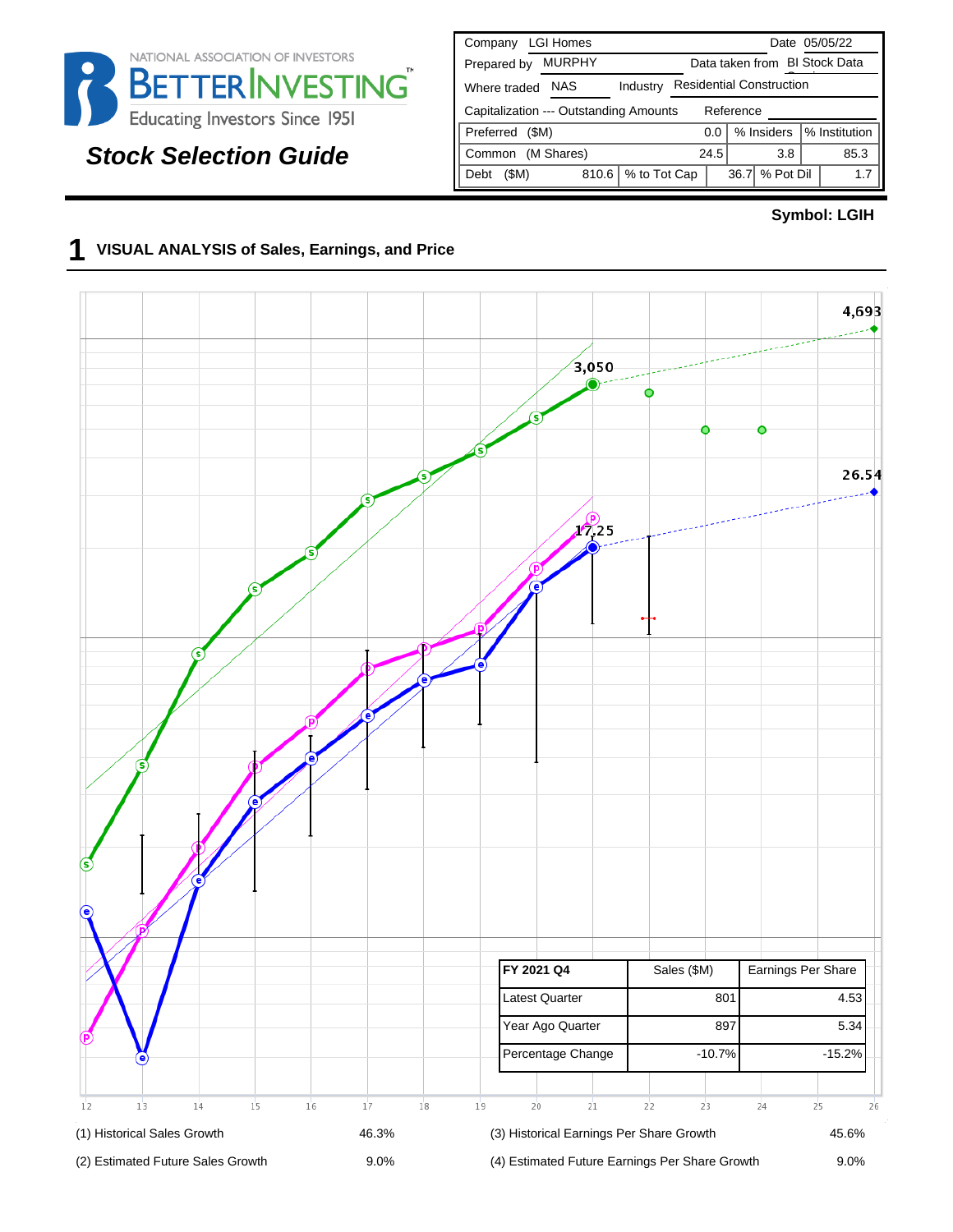# **2 EVALUATING Management LGI Homes**

|                                | 2012     | 2013     | 2014     | 2015  | 2016     | 2017     | 2018     | 2019     | 2020     | 2021     | Last 5 Year Avg. |
|--------------------------------|----------|----------|----------|-------|----------|----------|----------|----------|----------|----------|------------------|
| <b>Pre-tax Profit on Sales</b> | $13.1\%$ | 14.0%    | 11.2%    | 12.7% | $13.6\%$ | $13.6\%$ | $13.2\%$ | $12.6\%$ | $15.5\%$ | $17.8\%$ | 14.5%            |
| % Earned on Equity             |          | $18.7\%$ | $14.2\%$ | 22.1% | $22.0\%$ | $23.1\%$ | 23.1%    | $22.9\%$ | 31.5%    | 30.9%    | 26.3%            |
| % Debt To Capital              | 37.3%    | 17.8%    | 54.2%    | 55.5% | 53.0%    | 49.2%    | 49.9%    | $45.2\%$ | 32.3%    | 36.7%    | 42.7%            |

## **3 PRICE-EARNINGS HISTORY as an indicator of the future**

This shows how stock prices have fluctuated with earnings and dividends. It is building block for translating earnings into future stock prices. **CLOSING PRICE** 100.26 (05/05/22) **HIGH THIS YEAR** 188.00 **LOW THIS YEAR** 88.13

|                                   | A     | в            | C               | D            | E                                 |                 | G                | н                |  |  |
|-----------------------------------|-------|--------------|-----------------|--------------|-----------------------------------|-----------------|------------------|------------------|--|--|
| Year                              |       | <b>Price</b> | <b>Earnings</b> |              | <b>Price Earnings Ratio</b>       | <b>Dividend</b> | % Payout         | % High Yield     |  |  |
|                                   | High  | Low          | Per Share       | High $A / C$ | Low $B/C$                         | Per Share       | $F/C * 100$      | $F/B * 100$      |  |  |
| 2017                              | 78.0  | 26.8         | 4.73            | 16.5         | 5.7                               | 0.00            | 0.01             | 0.0 <sub>1</sub> |  |  |
| 2018                              | 81.9  | 37.2         | 6.24            | 13.1         | 6.0                               | 0.00            | 0.0              | 0.0              |  |  |
| 2019                              | 89.0  | 44.2         | 7.02            | 12.7         | 6.3                               | 0.00            | 0.0 <sub>1</sub> | 0.0              |  |  |
| 2020                              | 133.0 | 33.0         | 12.76           | 10.4         | 2.6                               | 0.00            | 0.0 <sub>l</sub> | 0.0              |  |  |
| 2021                              | 188.0 | 95.5         | 17.25           | 10.9         | 5.5                               | 0.00            | 0.01             | 0.0              |  |  |
| AVERAGE                           |       | 47.3         |                 | 12.7         | 5.2                               |                 | 0.0              |                  |  |  |
| CURRENT/TTM                       |       |              | 17.24           |              |                                   | 0.00            | 0.0              |                  |  |  |
| AVERAGE PRICE EARNINGS RATIO: 9.0 |       |              |                 |              | CURRENT PRICE EARNINGS RATIO: 5.8 |                 |                  |                  |  |  |

# **4 EVALUATING RISK and REWARD over the next 5 years**

Assuming one recession and one business boom every 5 years, calculations are made of how high and how low the stock might sell. The upside-downside ratio is the key to evaluating risk and reward.

| A HIGH PRICE - NEXT 5 YEARS                                                                                                  |                         |                                                |           |               |                          |                          |                                  |                |
|------------------------------------------------------------------------------------------------------------------------------|-------------------------|------------------------------------------------|-----------|---------------|--------------------------|--------------------------|----------------------------------|----------------|
| Avg. High P/E                                                                                                                | 9.1                     | X Estimate High Earnings/Share                 |           | 26.54         | $\qquad \qquad =$        |                          | Forecasted High Price \$         | 241.5          |
| <b>BLOW PRICE - NEXT 5 YEARS</b>                                                                                             |                         |                                                |           |               |                          |                          |                                  |                |
| (a) Avg. Low P/E                                                                                                             | 5.2                     | X Estimate Low Earnings/Share                  |           | 18.05         | $\qquad \qquad =$        |                          | Forecasted Low Price \$          | 93.9           |
| (b) Avg. Low Price of Last 5 Years                                                                                           |                         | 47.3                                           |           |               |                          |                          |                                  |                |
| (c) Recent Market Low Price                                                                                                  |                         | 33.0                                           |           |               |                          |                          |                                  |                |
| (d) Price Dividend Will Support                                                                                              |                         | <b>Indicated Dividend</b><br><b>High Yield</b> | $=$       | 0.00<br>0.00% |                          |                          | 0.0                              |                |
|                                                                                                                              |                         |                                                |           |               |                          |                          | Selected Forecasted Low Price \$ | 65.0           |
| <b>C ZONING</b><br>using 33%-33%-33%                                                                                         |                         |                                                |           |               |                          |                          |                                  |                |
| Forecasted High Price                                                                                                        | 241.5                   | Minus Forecasted Low Price                     | 65.0      | $=$           | 176.5                    | Range.                   | 33% of Range                     | 58.8           |
|                                                                                                                              | Buy Zone                | 65.0                                           | to        | 123.8         |                          |                          |                                  |                |
|                                                                                                                              | Hold Zone               | 123.8                                          | to        | 182.7         |                          |                          |                                  |                |
|                                                                                                                              | Sell Zone               | 182.7                                          | to        | 241.5         |                          |                          |                                  |                |
|                                                                                                                              | Present Market Price of | 100.26                                         | is in the |               |                          | <b>BUY</b>               | Zone                             |                |
| D UPSIDE DOWNSIDE RATIO (POTENTIAL GAIN VS. RISK OR LOSS)                                                                    |                         |                                                |           |               |                          |                          |                                  |                |
| <b>High Price</b>                                                                                                            | 241.5                   | <b>Minus Present Price</b>                     | 100.26    |               |                          | 141.27                   |                                  |                |
| <b>Present Price</b>                                                                                                         | 100.26                  | Minus Low Price                                | 65.0      | $=$           |                          | 35.26                    | 4.0<br>$=$                       | To 1           |
| E PRICE TARGET (Note: This shows the potential market price appreciation over the next five years in simple interest terms.) |                         |                                                |           |               |                          |                          |                                  |                |
| <b>High Price</b>                                                                                                            | 241.5                   |                                                |           |               |                          |                          |                                  |                |
| <b>Closing Price</b>                                                                                                         | 100.26                  | 2.4090<br>$=$                                  | X<br>100  | 240.90<br>$=$ | $\overline{\phantom{a}}$ | 100<br>$\qquad \qquad =$ | 140.9                            | % Appreciation |

This combines price appreciation with dividend yield to get an estimate of total return. It provides a standard for comparing income and growth stocks.

| A | Indicated Annual Dividend                          | 0.00            |               |                                                   |                                                        |  |  |  |  |  |  |
|---|----------------------------------------------------|-----------------|---------------|---------------------------------------------------|--------------------------------------------------------|--|--|--|--|--|--|
|   | <b>Closing Price</b>                               | 100.26          | 0.0000<br>$=$ | Current Yield<br>$0.0 \%$<br>$=$                  |                                                        |  |  |  |  |  |  |
|   | <b>B AVERAGE YIELD - USING FORECAST HIGH P/E</b>   |                 |               | <b>AVERAGE YIELD - USING FORECAST AVERAGE P/E</b> |                                                        |  |  |  |  |  |  |
|   | Avg. % Payout<br>Forecast High PE                  | $0.0\%$<br>9.10 | $0.0\%$       | Avg. % Payout<br>Forecast Average PE              | $0.0\%$<br>$0.0 \%$<br>7.15                            |  |  |  |  |  |  |
|   | C COMPOUND ANNUAL RETURN - USING FORECAST HIGH P/E |                 |               |                                                   | <b>COMPOUND ANNUAL RETURN - USING FORECAST AVG P/E</b> |  |  |  |  |  |  |
|   | Annualized Appreciation                            | 19.2 %          |               | Annualized Appreciation                           | 13.6 %                                                 |  |  |  |  |  |  |
|   | Average Yield                                      | $0.0\%$         |               | Average Yield                                     | $0.0\%$                                                |  |  |  |  |  |  |
|   | Annualized Rate of Return                          | 19.2 %          |               | Annualized Rate of Return                         | 13.6 %                                                 |  |  |  |  |  |  |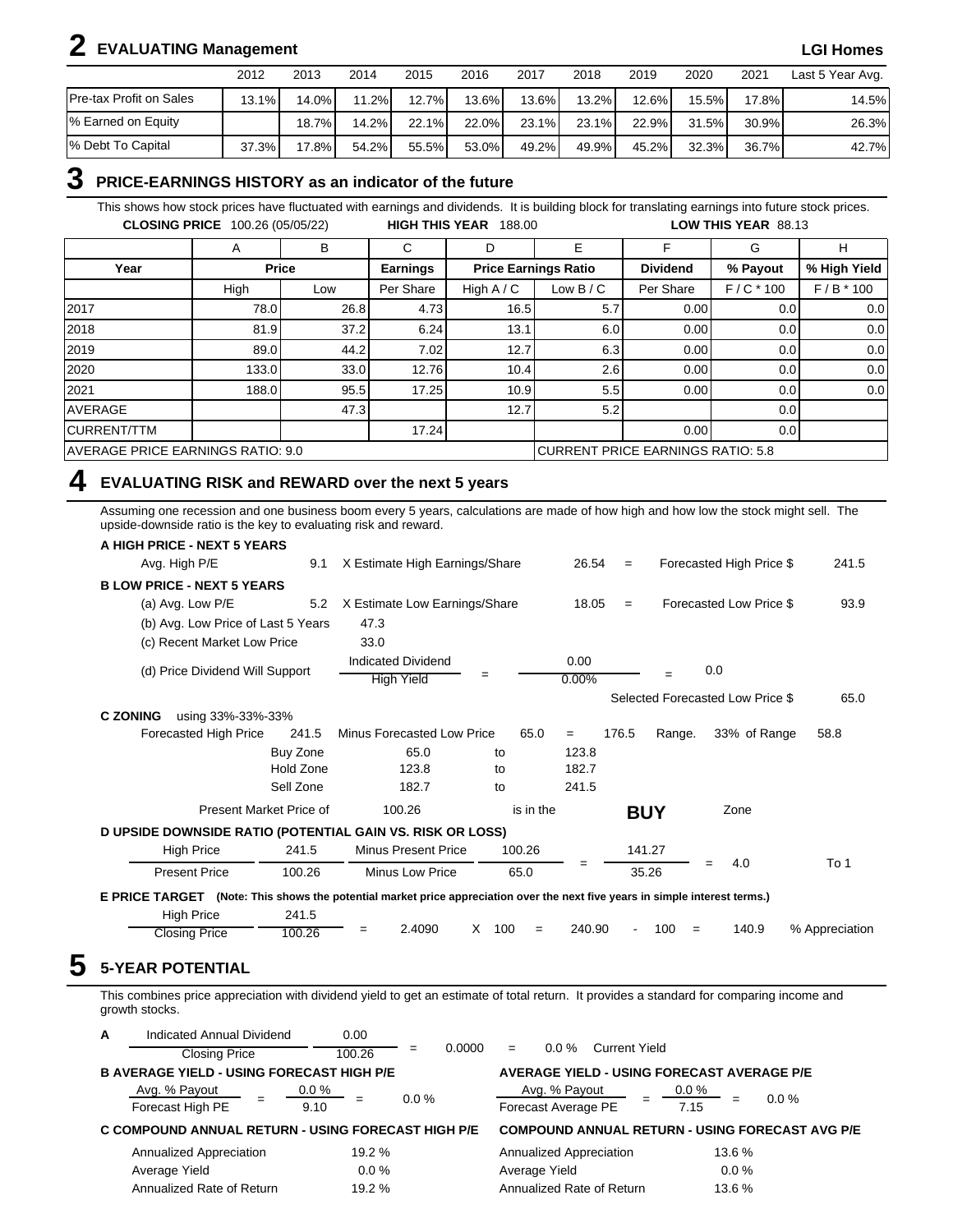

# **Notes: LGIH 5/8/22**

| <b>Date</b> | <b>Subject</b> | <b>Description</b>                                                                                                                                                                                                                                                                                                                                                                                                                                                                                                                                           | <b>Type</b> |
|-------------|----------------|--------------------------------------------------------------------------------------------------------------------------------------------------------------------------------------------------------------------------------------------------------------------------------------------------------------------------------------------------------------------------------------------------------------------------------------------------------------------------------------------------------------------------------------------------------------|-------------|
| 05/08/22    | LGIH: 5/8/2022 | M*datafeed no longer gives LHIH 2-yr estimates or long range<br>estimates. LGIH is cyclical and follows the economy. There<br>are supply shortages, labor shortages, interest rate increases,<br>and mortgage rates have quickly increased from 3 to 5%.<br>Although the company has done well so far, the signs of a<br>slowdown are obvious. There is a decline in orders, fewer but<br>higher priced closings and they are feeling cost pressures. I<br>have lowered sales and eps estimates accordingly, but the<br>company still remains in a BUY zone. | Study       |
| 11/18/21    | Q              | LGIH Nov. 18, 2021 3rd LGIH is hitting on all cylinders. But their torrid growth is<br>starting to slow Yahoo analysts and Manifest Investing are<br>still predicting over 16% eps, and I am sticking with 15%, and<br>using it for both revenue and earnings.<br>Kept the PE's of the previous studies. Stock is in the hold<br>range but very close to a buy.                                                                                                                                                                                              | Study       |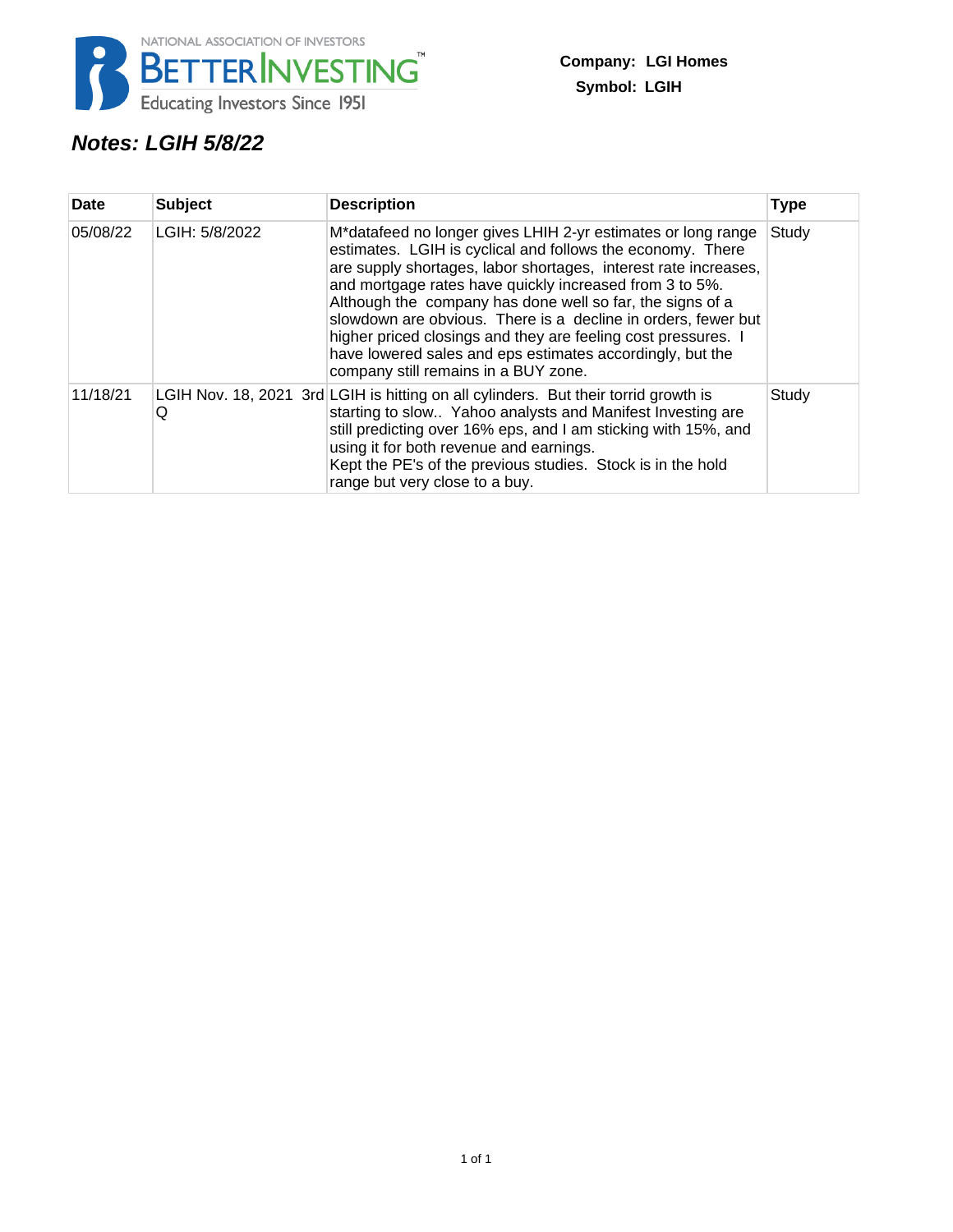

## **Quarterly Growth Trend Data**

**Company: LGI Homes Symbol: LGIH**

Graph: Trailing 4 Quarters, Last 5 Years of Data



|               |            |         |        | <b>Quarterly Data</b> |                  |        |              |         | Last 12 Months Data                                                                                          |        |        |         |        |       |            |                       |                   |  |
|---------------|------------|---------|--------|-----------------------|------------------|--------|--------------|---------|--------------------------------------------------------------------------------------------------------------|--------|--------|---------|--------|-------|------------|-----------------------|-------------------|--|
| <b>Period</b> | <b>EPS</b> |         |        | <b>Pre-Tax Profit</b> |                  |        | <b>Sales</b> |         | <b>EPS</b><br><b>Sales</b><br><b>Pre-Tax Profit</b><br><b>Income Tax</b><br><b>Income</b><br><b>Tax Rate</b> |        |        |         |        |       | %Change    |                       |                   |  |
|               |            | %Change | \$ Mil |                       | %Sales   %Change | \$ Mil | %Change      |         |                                                                                                              | \$ Mil | %Sales |         | \$ Mil | %Rate | <b>EPS</b> | <b>Pre-Tax Profit</b> | <b>Sales</b>      |  |
| 12/21         | 4.53       | $-15.2$ | 143.4  | 17.9                  | $-13.9$          | 801.1  | $-10.7$      | 22.4    | 17.24                                                                                                        | 542.8  | 17.8   | 3.050.1 | 112.8  | 20.8  | 35.3       | 47.6                  | 28.8              |  |
| 09/21         | 4.05       | 15.1    | 127.0  | 16.9                  | 63.2             | 751.6  | 40.7         | 20.8    | 18.05                                                                                                        | 565.9  | 18.0   | 3.146.5 | 111.5  | 19.7  | 82.0       | 97.8                  | 51.6              |  |
| 06/21         | 4.71       | 113.1   | 149.1  | 18.8                  | 117.4            | 791.5  | 64.3         | 20.8    | 17.52                                                                                                        | 516.8  | 17.6   | 2,929.1 | 56.4   | 10.9  | 110.3      | 89.2                  | 44.6              |  |
| 03/21         | 3.95       | 136.5   | 123.3  | 17.5                  | 124.6            | 706.0  | 55.2         | 19.2    | 15.02                                                                                                        | 436.2  | 16.7   | 2,619.2 | 45.6   | 10.4  | 89.2       | 64.6                  | 30.6              |  |
| 12/20         | 5.34       | 111.9   | 166.5  | 18.6                  | 96.2             | 897.4  | 48.2         | 18.1    | 12.74                                                                                                        | 367.8  | 15.5   | 2,367.9 | 41.0   | 11.1  | 82.0       | 58.7                  | 28.8              |  |
| 09/20         | 3.52       | 82.4    | 77.8   | 14.6                  | 20.2             | 534.2  | 10.6         | $-14.4$ | 9.92                                                                                                         | 286.2  | 13.8   | 2,076.2 | 35.8   | 12.5  | 60.0       | 40.9                  | 25.2              |  |
| 06/20         | 2.21       | 21.4    | 68.6   | 14.2                  | 13.3             | 481.6  | 4.3          | 18.9    | 8.33                                                                                                         | 273.1  | 13.5   | 2,025.1 | 60.2   | 22.0  | 43.9       | 45.7                  | 30.2 <sub>1</sub> |  |

 $S$  Sales  $\Theta$  Earnings